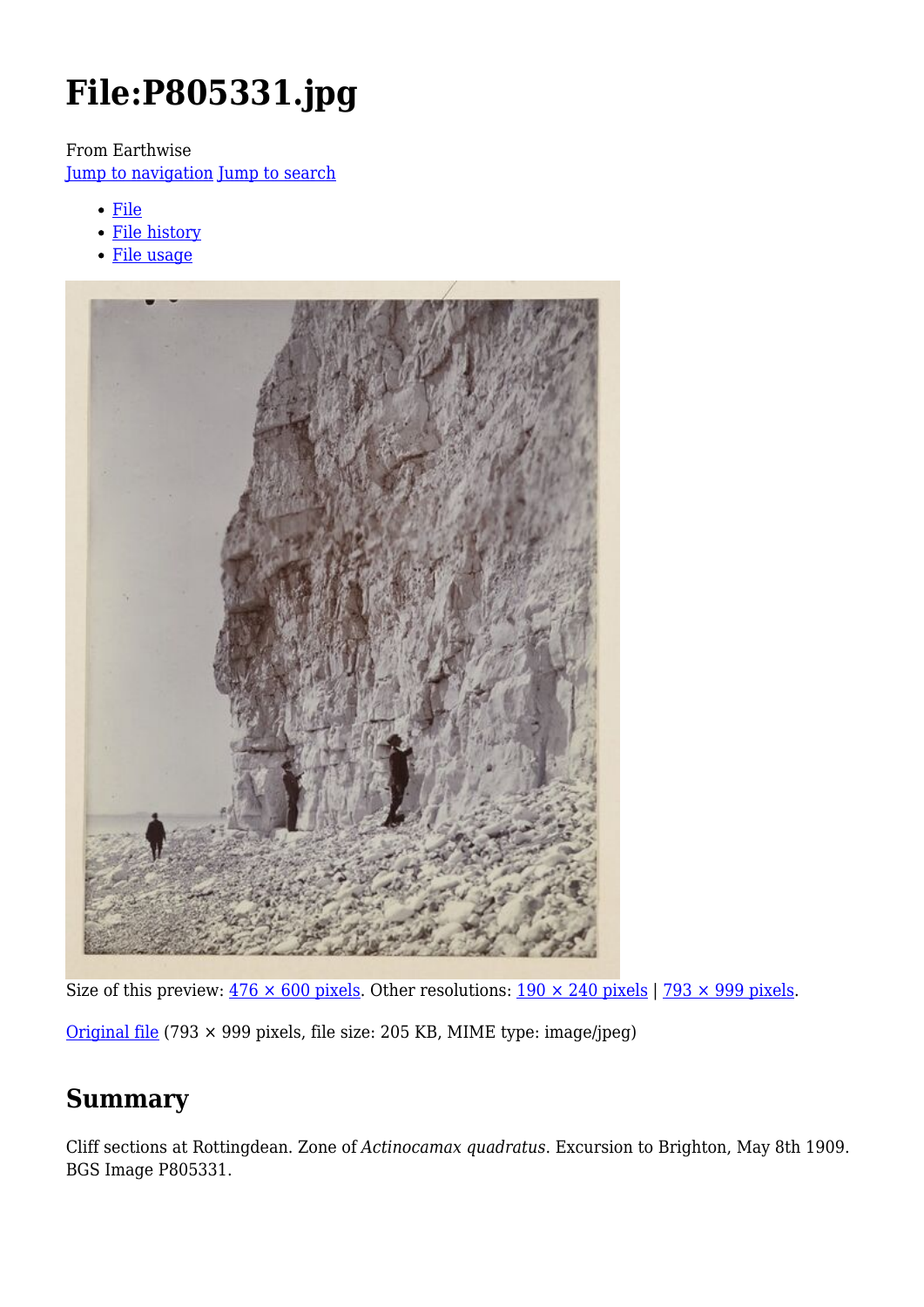# **Licencing**

Download of 1000 x 1000 pixel images is free for all non-commercial use - all we ask in return is for you to acknowledge BGS when using our images. Click our Terms and Conditions link below for information on acknowledgement text, and to find out about using our images commercially.

#### **Copyright**

The images featured on this site unless otherwise indicated are copyright material of the UK Research and Innovation (UKRI), of which the British Geological Survey is a component body. The British Geological Survey encourages the use of its material in promoting geological and environmental sciences. The images may be reproduced free of charge for any non-commercial use in any format or medium provided they are reproduced accurately and not used in a misleading or derogatory context. Where any images on this site are being republished or copied to others, the source of the material must be identified and the copyright status acknowledged. The permission to reproduce UKRI protected material does not extend to any images on this site which are identified as being the copyright of a third party. Authorisation to reproduce such material must be obtained from the copyright holders concerned.

#### **Non-commercial Use**

Use of the images downloaded from this site and reproduced digitally or otherwise may only be used for non-commercial purposes, which are:-

- Private study or research for a non-commercial purpose
- Education for teaching, preparation and examination purposes

When using the images please credit 'British Geological Survey' and include the catalogue reference ('P Number') of the item to allow others to access the original image or document. Noncommercial users of the images from this site are restricted to downloading no more than 30 images, without seeking further permission from [enquiries@bgs.ac.uk](mailto:enquiries@bgs.ac.uk)

#### **Commercial Use**

For commercial use of these images for which higher resolution images are available, individual permissions and/or licences arrangements should be agreed by contacting [enquiries@bgs.ac.uk](mailto:enquiries@bgs.ac.uk) Commercial use will include publications in books (including educational books), newspapers, journals, magazines, CDs and DVDs, etc, where a cover charge is applied; broadcasts on TV, film and theatre; and display in trade fairs, galleries, etc. If you are in doubt as to whether your intended use is commercial, please contact [enquiries@bgs.ac.uk](mailto:enquiries@bgs.ac.uk)

#### **Warranty**

Use of the images downloaded from this site is at the users own risk. UKRI gives no warranty as to the quality of the images or the medium on which they are provided or their suitability for any use.

#### **Ordnance Survey topography**

Maps and diagrams in Earthwise use topography based on Ordnance Survey mapping. The National Grid and other Ordnance Survey data ©Crown Copyright and database rights 2015. Ordnance Survey Licence No. 100021290 EUL.

# **File history**

Click on a date/time to view the file as it appeared at that time.

**Date/Time Thumbnail Dimensions User Comment**

current [09:40, 22 September 2020](http://earthwise.bgs.ac.uk/images/6/6b/P805331.jpg) 793 × 999



(205 KB)

**[Scotfot](http://earthwise.bgs.ac.uk/index.php/User:Scotfot)** ([talk](http://earthwise.bgs.ac.uk/index.php/User_talk:Scotfot) | [contribs](http://earthwise.bgs.ac.uk/index.php/Special:Contributions/Scotfot)) Cliff sections at Rottingdean. Zone of ''Actinocamax quadratus''. Excursion to Brighton, May 8th 1909. BGS Image P805331.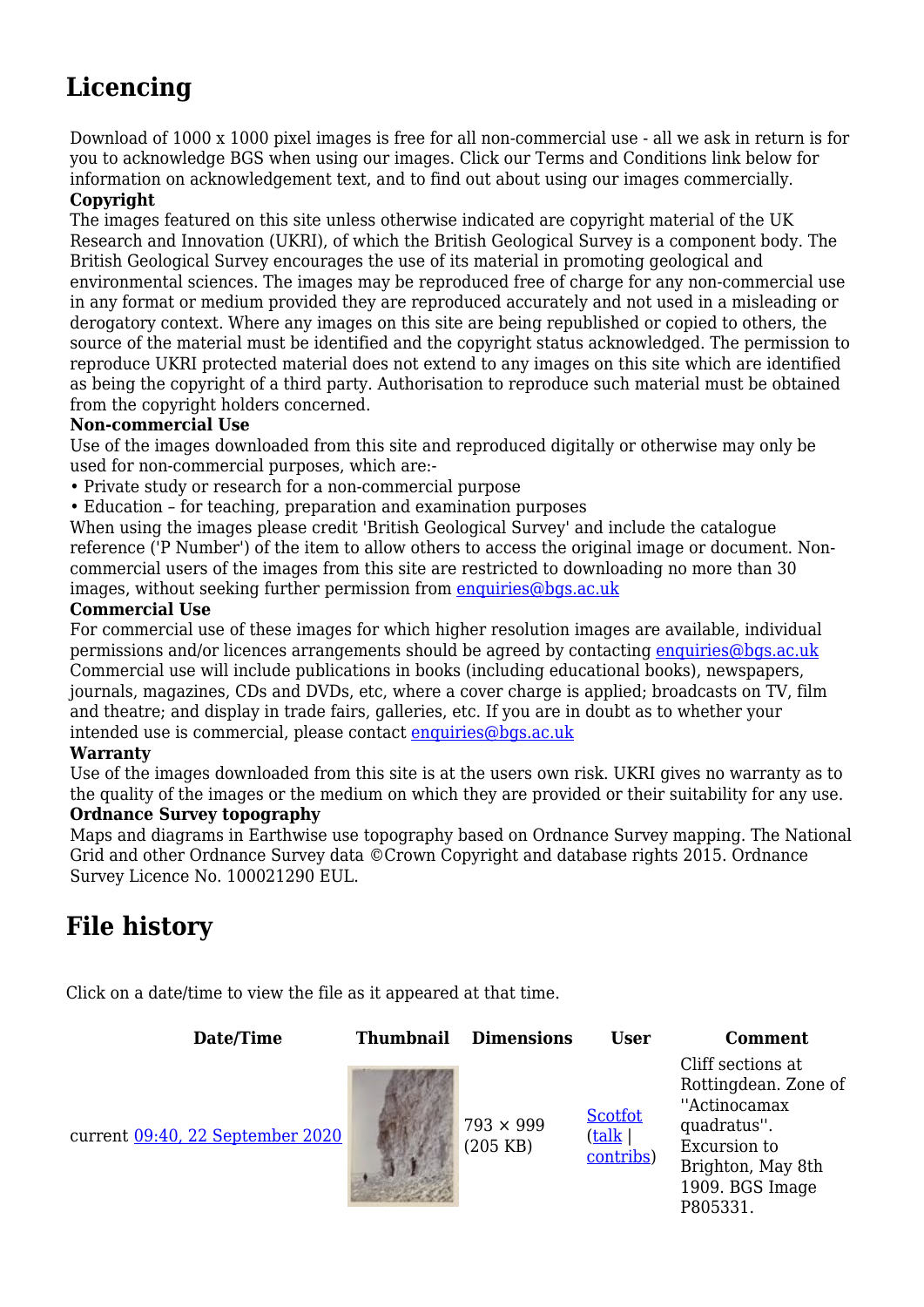You cannot overwrite this file.

# **File usage**

The following page links to this file:

[Excursion to Brighton. Saturday, May 8th, 1909 - Geologists' Association excursion](http://earthwise.bgs.ac.uk/index.php/Excursion_to_Brighton._Saturday,_May_8th,_1909_-_Geologists%27_Association_excursion)

Retrieved from ['http://earthwise.bgs.ac.uk/index.php?title=File:P805331.jpg&oldid=50293](http://earthwise.bgs.ac.uk/index.php?title=File:P805331.jpg&oldid=50293)' [Category](http://earthwise.bgs.ac.uk/index.php/Special:Categories):

[License tags](http://earthwise.bgs.ac.uk/index.php/Category:License_tags)

# **Navigation menu**

### **Personal tools**

- Not logged in
- [Talk](http://earthwise.bgs.ac.uk/index.php/Special:MyTalk)
- [Contributions](http://earthwise.bgs.ac.uk/index.php/Special:MyContributions)
- [Log in](http://earthwise.bgs.ac.uk/index.php?title=Special:UserLogin&returnto=File%3AP805331.jpg&returntoquery=action%3Dmpdf)
- [Request account](http://earthwise.bgs.ac.uk/index.php/Special:RequestAccount)

### **Namespaces**

- [File](http://earthwise.bgs.ac.uk/index.php/File:P805331.jpg)
- [Discussion](http://earthwise.bgs.ac.uk/index.php?title=File_talk:P805331.jpg&action=edit&redlink=1)

 $\Box$ 

### **Variants**

### **Views**

- [Read](http://earthwise.bgs.ac.uk/index.php/File:P805331.jpg)
- [Edit](http://earthwise.bgs.ac.uk/index.php?title=File:P805331.jpg&action=edit)
- [View history](http://earthwise.bgs.ac.uk/index.php?title=File:P805331.jpg&action=history)
- [PDF Export](http://earthwise.bgs.ac.uk/index.php?title=File:P805331.jpg&action=mpdf)

 $\overline{\phantom{a}}$ 

### **More**

### **Search**

Search  $\|$  Go